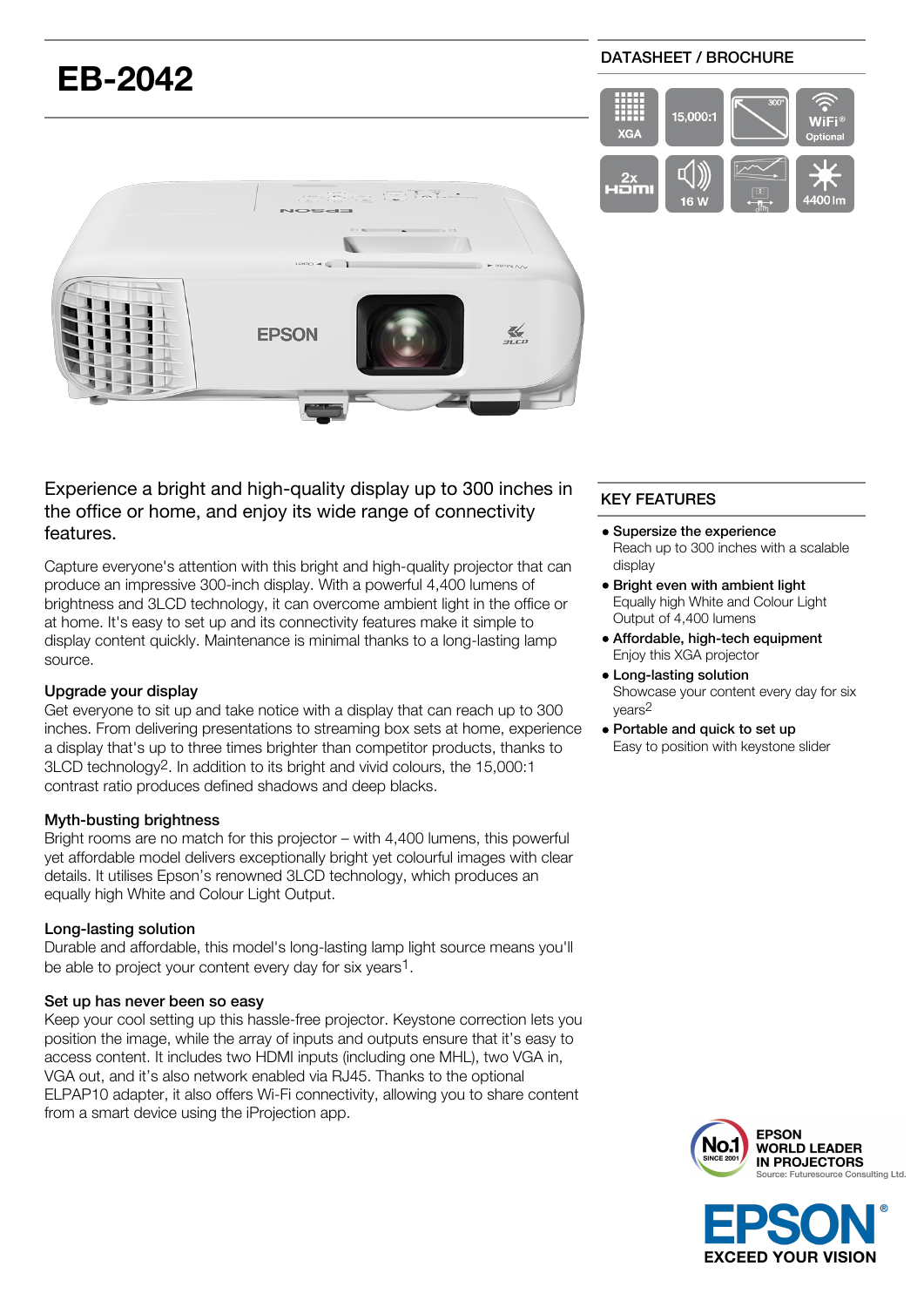#### PRODUCT SPECIFICATIONS

| <b>TECHNOLOGY</b>           |                                                                                             |  |
|-----------------------------|---------------------------------------------------------------------------------------------|--|
| <b>Projection System</b>    | 3LCD Technology, RGB liquid crystal shutter                                                 |  |
| <b>LCD Panel</b>            | 0.63 inch with MLA (D10)                                                                    |  |
| IMAGE                       |                                                                                             |  |
| Colour Light Output         | 4,400 lumen- 2,490 lumen (economy) In accordance with IDMS15.4                              |  |
| White Light Output          | 4,400 lumen - 2,490 lumen (economy) In accordance with ISO 21118:2012                       |  |
| Resolution                  | XGA, 1024 x 768, 4:3                                                                        |  |
| Contrast Ratio              | 15,000:1                                                                                    |  |
| Lamp                        | UHE, 230 W, 5,500 h durability, 12,000 h durability (economy mode)                          |  |
| <b>Keystone Correction</b>  | Auto vertical: $\pm$ 30 °, Manual horizontal $\pm$ 30 °                                     |  |
| <b>Colour Reproduction</b>  | Upto 1.07 billion colours                                                                   |  |
| <b>OPTICAL</b>              |                                                                                             |  |
| <b>Projection Ratio</b>     | $1.38 - 2.24.1$                                                                             |  |
| Zoom                        | Manual, Factor: 1.6                                                                         |  |
| Image Size                  | 30 inches - 300 inches                                                                      |  |
|                             | Projection Distance Wide/Tele 1.69 m - 2.75 m (60 inch screen)                              |  |
| Projection Lens F Number    | $1.51 - 1.99$                                                                               |  |
| <b>Focal Distance</b>       | 18.2 mm - 29.2 mm                                                                           |  |
| Focus                       | Manual                                                                                      |  |
| Offset                      | 8.6:1                                                                                       |  |
| <b>CONNECTIVITY</b>         |                                                                                             |  |
| <b>USB Display Function</b> | 2 in 1: Image / Mouse                                                                       |  |
| Interfaces                  | VGA in (2x), HDMI in (2x), Composite in, MHL, USB 2.0 Type A, USB 2.0 Type B, RS-232C,      |  |
|                             | Ethernet interface (100 Base-TX / 10 Base-T), Wireless LAN IEEE 802.11b/g/n (optional), VGA |  |
|                             | out, Stereo mini jack audio out, Stereo mini jack audio in (2x), Cinch audio in             |  |
| Epson iProjection App       | Ad-Hoc / Infrastructure                                                                     |  |
| <b>ADVANCED FEATURES</b>    |                                                                                             |  |
| Security                    | Kensington lock, Security cable hole, Wireless LAN unit lock, Password protection           |  |
| 3D                          | No                                                                                          |  |
| Features                    | AV mute slide, Automatic keystone correction, Built-in speaker, Horizontal and vertical     |  |
|                             | keystone correction, Long lamp life, MHL audio/video interface, Quick Corner, Split-Screen- |  |
|                             | <b>Function</b>                                                                             |  |
| <b>Video Colour Modes</b>   | Blackboard, Cinema, Dynamic, Presentation, sRGB                                             |  |
| <b>GENERAL</b>              |                                                                                             |  |
| <b>Energy Use</b>           | 331 W, 227 W (economy), 0.2 W (standby)                                                     |  |
| <b>Product dimensions</b>   | 309 x 293 x 105 mm (Width x Depth x Height)                                                 |  |
| Product weight              | 3 kg                                                                                        |  |
| Noise Level                 | Normal: 37 dB (A) - Economy: 28 dB (A)                                                      |  |
| <b>Included Software</b>    | <b>Epson Projector Management Software</b>                                                  |  |
| Loudspeaker                 | 16W                                                                                         |  |
| OTHER                       |                                                                                             |  |
| Warranty                    | 24 months Carry in, Lamp: 12 months or 1,000 h                                              |  |
|                             | Optional warranty extension available                                                       |  |

#### **EB-2042**

#### WHAT'S IN THE BOX

- Main unit
- Power cable
- VGA cable
- Remote control incl. batteries
- HDMI Cable Clamp
- Warranty Documents
- Quick Start Guide
- User manual